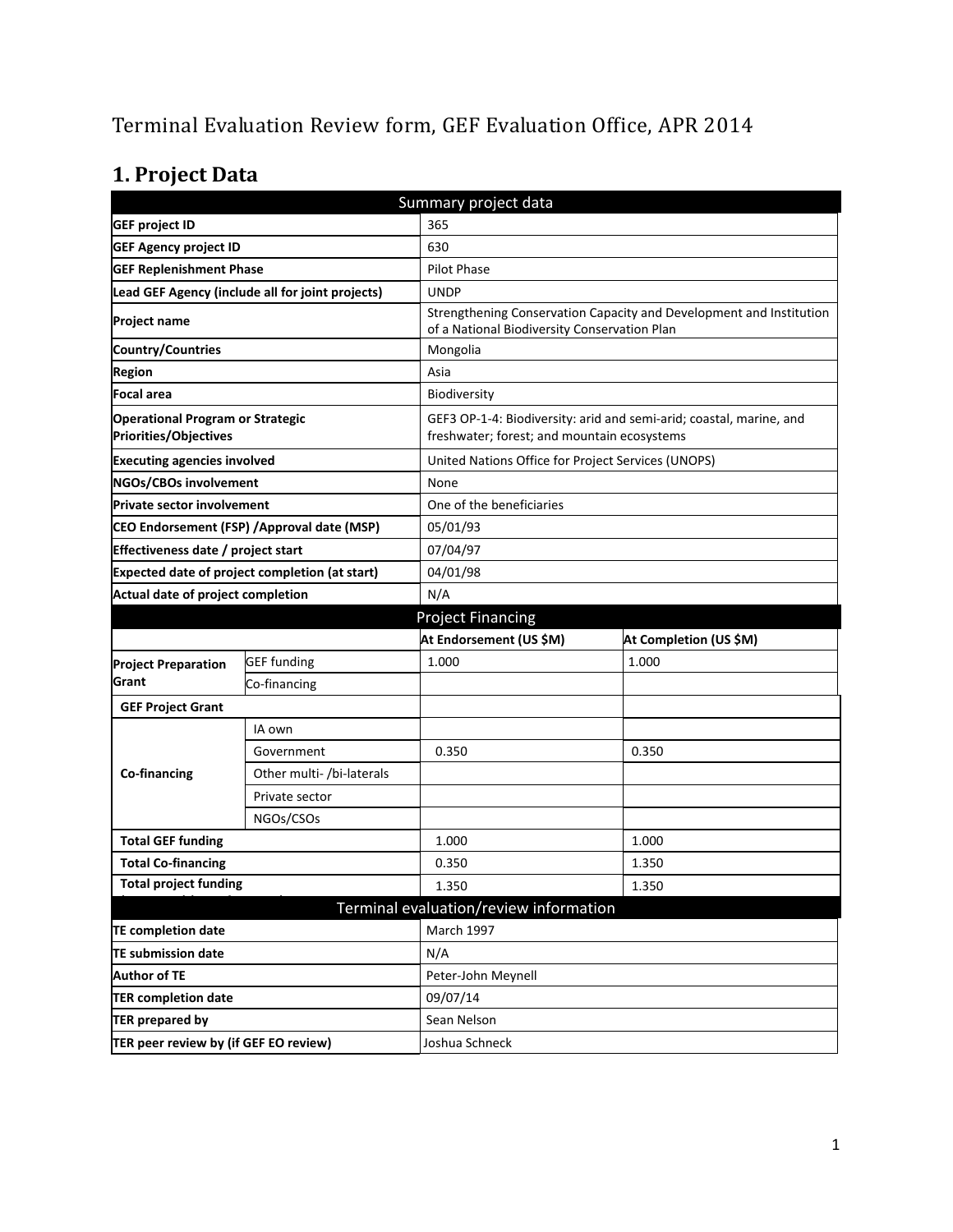## **2. Summary of Project Ratings**

| <b>Criteria</b>                           | <b>Final PIR</b> | <b>IA Terminal</b><br><b>Evaluation</b> | <b>IA Evaluation</b><br><b>Office Review</b> | <b>GEF EO Review</b> |
|-------------------------------------------|------------------|-----------------------------------------|----------------------------------------------|----------------------|
| <b>Project Outcomes</b>                   | N/R              | N/R                                     | N/R                                          | <b>MS</b>            |
| <b>Sustainability of Outcomes</b>         | N/R              | N/R                                     | N/R                                          | ML                   |
| <b>M&amp;E Design</b>                     | N/R              | N/R                                     | N/R                                          | U                    |
| <b>M&amp;E</b> Implementation             | N/R              | N/R                                     | N/R                                          | U                    |
| Quality of Implementation                 | N/R              | N/R                                     | N/R                                          | MU                   |
| <b>Quality of Execution</b>               | N/R              | N/R                                     | N/R                                          | MS                   |
| Quality of the Terminal Evaluation Report |                  |                                         | N/R                                          | <b>MS</b>            |

## **3. Project Objectives**

### 3.1 Global Environmental Objectives of the project:

According to the Project Document (PD) the global environmental objective of the project is to protect and conserve the globally significant biodiversity that resides in Mongolia. Since Mongolia is relatively large, its interior exhibits high landscape diversity: deserts, steppes, forests and mountains. Due to its relatively low population density and its low level of economic development at the time, these landscapes were largely untouched, helping to create a high level of biodiversity. According to the PD, several Mongolian species were endangered at the time: "7 mammals, 6 birds, 2 amphibians, 4 reptiles, 2 fish and 17 plants species" (PD, p. 2).At the time of project approval, these resources were threatened by natural resource extraction activities

### 3.2 Development Objectives of the project:

According to the PD, the overall goal of the project is "to increase the capacity of the Ministry for Nature and the Environment (MNE) to protect and promote biodiversity conservation in Mongolia" (PD, p. 1). At the time, the MNE was only 2 years old and lacked institutional capacity to carry out its biodiversity responsibilities. In addition, the project's activities include support to parliamentarians working to draft legislation to protect biodiversity in Mongolia's evolving legal and environmental context. The project sought to make economic growth in Mongolia, which was heavily dependent on natural resource extraction, more sustainable. Because unsustainable resource exploitation in Mongolia is driven largely by lack of alternative economic opportunities, several pilot projects were to be set up in local areas to provide alternative means of income other than illegal logging and poaching. It should be noted that the project did not seek to displace natural resource extraction as a part of the Mongolian economy, only to make its practice more environmentally friendly.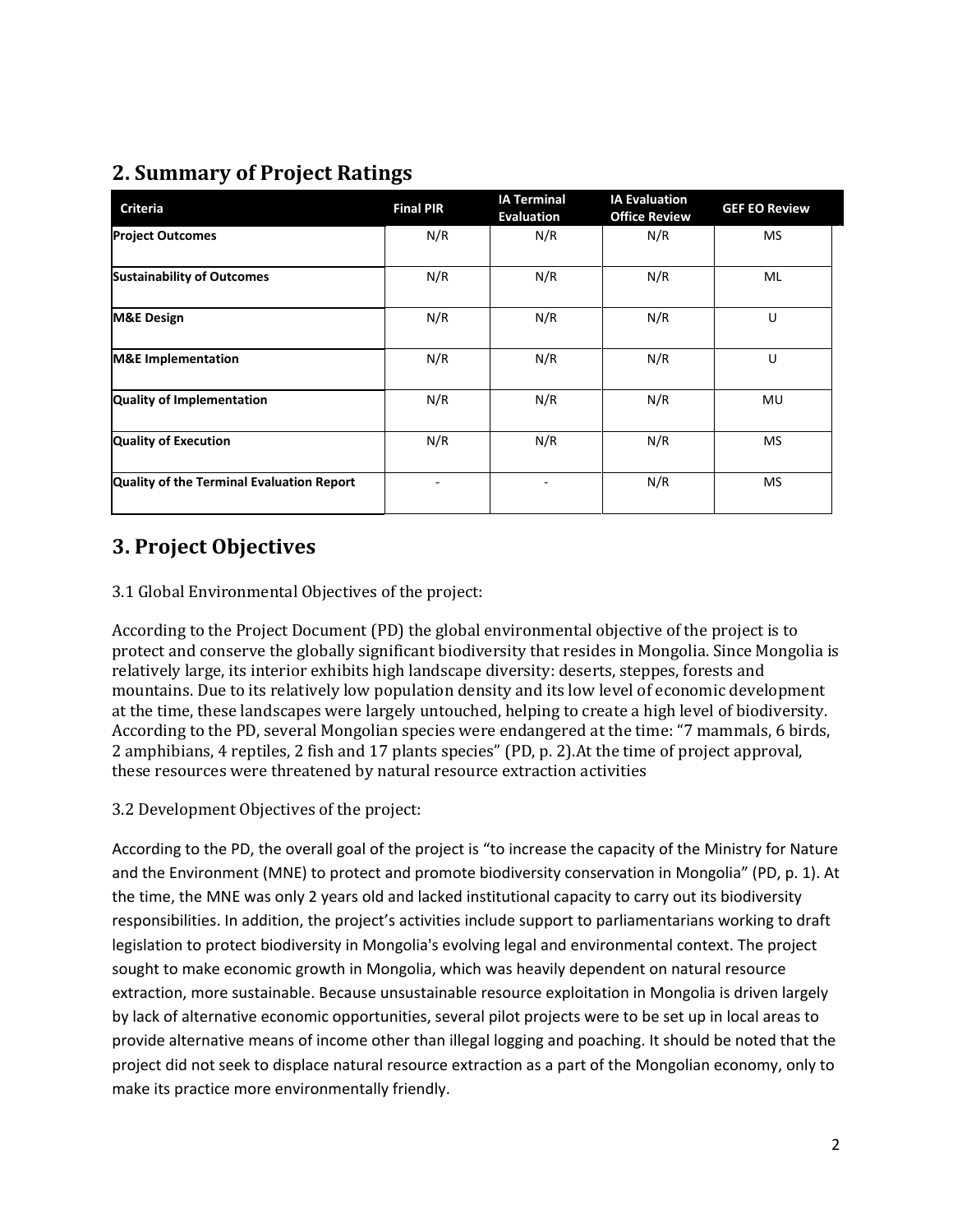The PD defines the following 17 project objectives:

- **1)** To craft a 10-20 year plan, which would then immediately lead to a Biodiversity Action Plan
- **2)** To put together a single document outlining MNE policies and procedures
- **3)** To create and carrying out an MNE employee training program
- **4)** To increase legislative members' biodiversity law writing and implementation capacity
- **5)** To subsequently draft new biodiversity laws, revise existing laws and to help pass these laws
- **6)** To improve the Mongolian legal community's access to the international environmental law community and its resources while also enhancing biodiversity law enforcement
- **7)** To help write and implement tourism laws, policies and institution to ensure tourism helps carry out biodiversity goals
- **8)** To determine how and when to best create a Mongolian Biodiversity Trust Fund (MBTF)
- **9)** To help increase Mongolian biodiversity protection capacity by 1) teaching stakeholders the most recent biodiversity protection theories and methodologies and 2) improving their research and grant proposal writing skills
- **10)** To enhance Mongolian protected area conservation management skills
- **11)** To create methods and mechanisms through which local populations can help protect and benefit from biodiversity
- **12)** To link the Small Projects Fund (SPF) to other existing socioeconomic development programs in Mongolia, while also ensuring it has access to long-term financing sources
- **13)** To improve biodiversity public education and awareness in Mongolia
- **14)** Other training goals: 1) To train teachers on how to educate their students on biodiversity, 2) To teach local residents near 5 Protected Areas why it is important to protect local biodiversity and how they can do so and 3) To help improve MNE employees' English communications
- **15)** To contribute to the MNE's institutional memory and methodology standardization by creating the Public Awareness and Biodiversity Education parts of the MNE Policy and Procedures Manual
- **16)** To create a Biodiversity Information Management System (BIMS) that will assist biodiversity management and conservation
- **17)** To ensure that local users can properly use, manage and maintain the BIMS database To train a minimum of 2 technicians and 2 managers to use, manage and maintain the BIMS database

3.3 Were there any **changes** in the Global Environmental Objectives, Development Objectives, or other activities during implementation?

The TE makes no explicit mention of changes to the GEOs or the DOs. The PD had 17 objectives, 41 outputs and 107 activities. This created an initial confusion and a lack of focus, so these were trimmed down and rationalized to become more manageable.

### **4. GEF EO assessment of Outcomes and Sustainability**

Please refer to the GEF Terminal Evaluation Review Guidelines for detail on the criteria for ratings.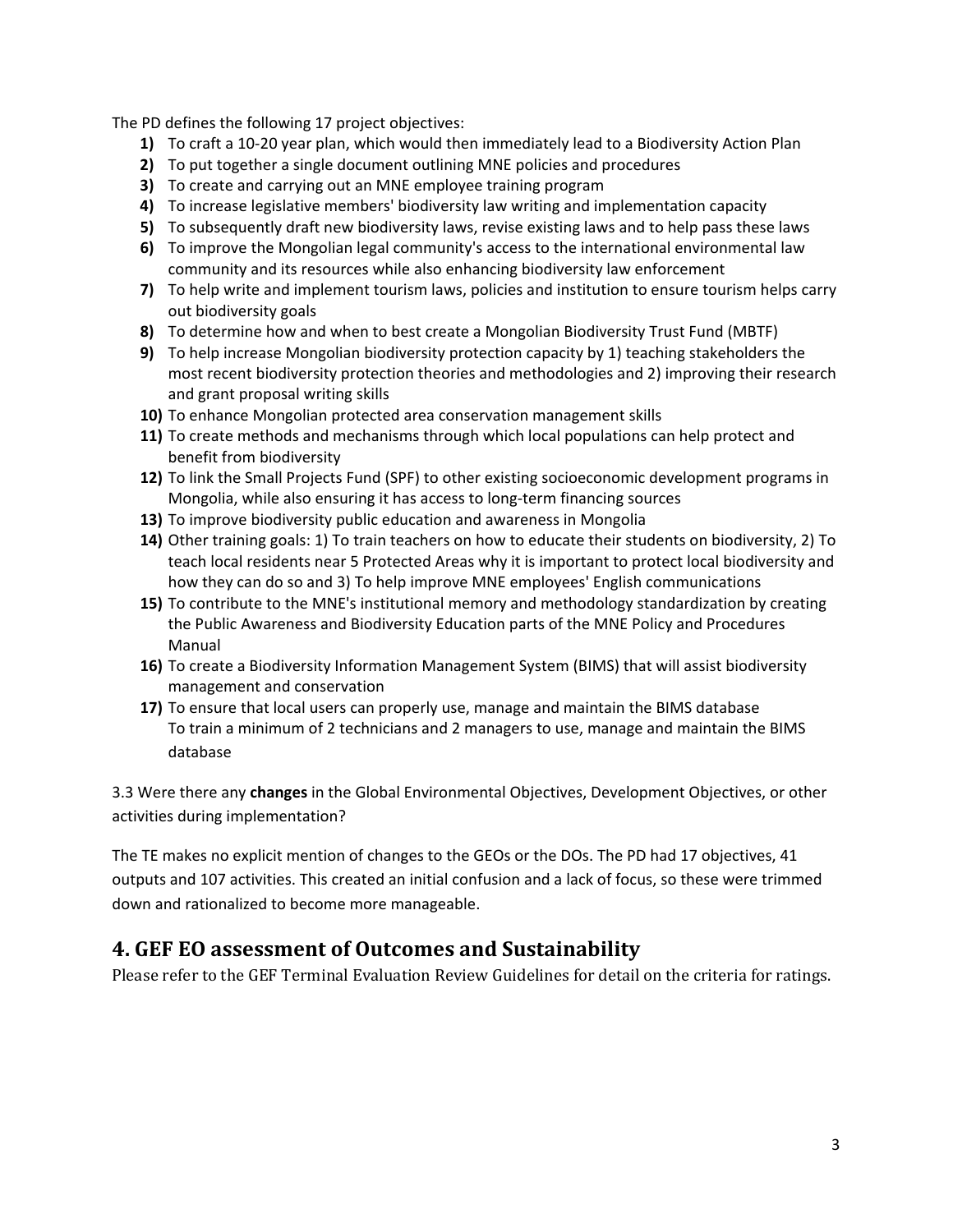Relevance can receive either a Satisfactory or Unsatisfactory rating. For Effectiveness and Cost efficiency, a six point rating scale is used (Highly Satisfactory to Highly Unsatisfactory), or Unable to Assess. Sustainability ratings are assessed on a four-point scale: Likely=no or negligible risk; Moderately Likely=low risk; Moderately Unlikely=substantial risks; Unlikely=high risk. In assessing a Sustainability rating please note if, and to what degree, sustainability of project outcomes is threatened by financial, sociopolitical, institutional/governance, or environmental factors.

Please justify ratings in the space below each box.

| 4.1 Relevance | Rating: Satisfactory |
|---------------|----------------------|
|               |                      |

The project was relevant to both the GEF and the government of Mongolia. For the GEF, the project's goals align with GEF Operational Programs-1-4: Biodiversity: arid and semi-arid; coastal, marine, and freshwater; forest; and mountain ecosystems. Mongolia has a combination of arid and semi-arid, forest and mountain ecosystems containing globally significant biodiversity that were potentially vulnerable without intervention. For the Government of Mongolia, the project fit into national goals of increasing biodiversity protection capacity. The Mongolian government had recently proposed at the Rio de Janeiro Conference for "the world to declare its entire territory a biosphere zone to be protected as a functioning ecosystem forever and open to the world for environmentally-oriented research" (PD, p. 2). In addition, the Mongolian government had also set aside 30 percent of its land area for national parks and reserve areas. The project was directly linked with government efforts to draft legislation to protect biodiversity.

| <b>4.2 Effectiveness</b> | Rating: Moderately Satisfactory |
|--------------------------|---------------------------------|
|                          |                                 |

Overall, the project's legislative initiatives were the most successful, followed by the training initiatives. The public education and awareness campaign appears to be moderately successful. However, there are concerns regarding the sustainability of both of these objectives (see Sustainability section below). Similarly, the BIMS system was set up and data was collected, but the data itself was often not entered into the database systematically. As a result, TE reports that this system is seldom used. Each of the 17 PD objectives were achieved in part, but few in whole. A few, such as Objective #2: Writing the MNE PPM, are not mentioned in the TE, so their status are unknown.

In addition, the project administered training to a number of MNE employees. However, due to a lack of effective M&E, the TE says little about whether or not the training courses were successful.. In addition, not all of the planned MNE training courses took place. For instance, a Mongolian Biodiversity Seminar Series was canceled because the first few seminars had low attendance.

The project's legislative initiatives bore more quantifiable results. The initial goal was to increase parliamentarian capacity enough to pass 5 pieces of environment legislation. The project surpassed this number by helping to prepare 16 pieces of legislation. However, not all of these proposed laws were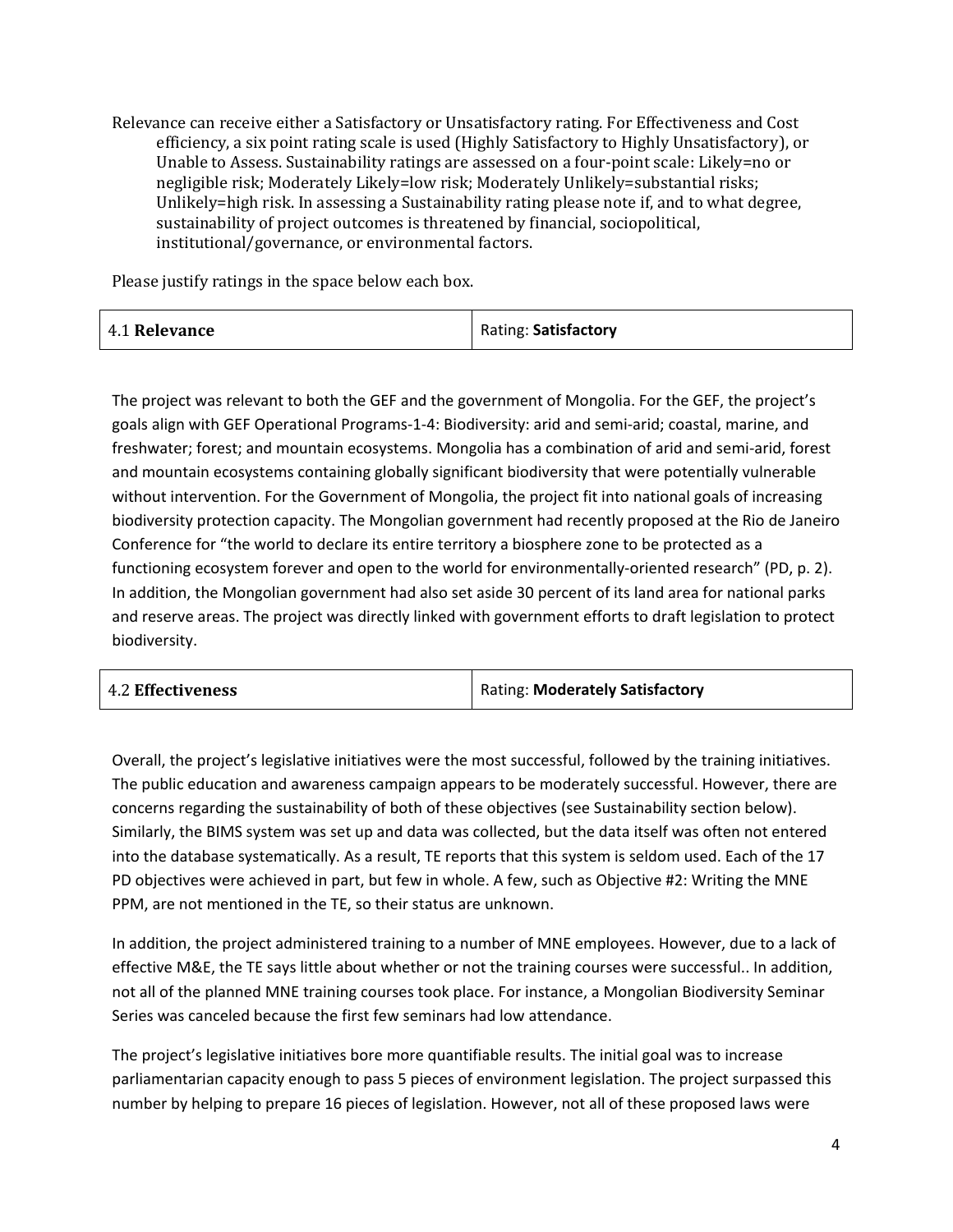directly about biodiversity. Mongolia also became one of the first countries to create a Biodiversity Action Plan. To help ensure that the Biodiversity Action Plan was actually carried out, a National Biodiversity Action Plan Committee was set up in October 1996. Its role is to evaluate the state of biodiversity protection implementation in Mongolia. It reports to the Ministerial Council. A conference on the Plan had not yet taken place as of the TE's writing due to the 1996 elections.

If these laws are widely enforced and respected, the project will have achieved long-term results, though it was still too early to tell if this was the case. Mongolia did ratify Convention on International Trade in Endangered Species of Wild Fauna and Flora (CITES) in 1996, with a project implementation training seminar taking place in January 1997. In addition, PRIF recommendations helped convince the Mongolian government to create the National Service for Protected Areas and Ecotourism (NSPAE).

The Mongolian Biodiversity Trust Fund was not yet operational, either as a legal entity or as a fullyfunded entity. The MBTF was dependent on the MBAP first being created, which happened behind schedule. In addition, the MBTF ran into funding issues that affected is viability.

Elections brought in new parliamentarians and government officials who had not been part of the biodiversity training program and were not involved in the conversation over biodiversity. It appears these new officials were never adequately engaged as of the TE's writing.

The public awareness campaign appears to have been moderately successful, but with some mixed results. The campaign consisted of 52 radio programs, 6 TV programs broadcast; one bi-annual magazine, one monthly newspaper, one quarterly newspaper, 3 books and the quarterly MNE newsletter published [and] 4 Information brochures developed and distributed (TE, p. 17). Over 200 contestants applied to the National Biodiversity Contest. However, it is unclear how much this affected the overall discourse among Mongolians. In addition, the "Nature and Child" book failed to reach many of the teachers who had planned to use it in their classes. These teachers had received training on using the book and other biodiversity materials in their classroom, but government distribution networks proved inadequate for ensuring materials reached their destination.

Project leaders hoped to create a NGO that would connect local activists to international environment legal experts to help promote proper environmental law enforcement. However, the NGO was disbanded "due to staffing and funding problems" (TE, p. 15). Protected Area Management Plans were supposed to be made for a number of strategic sites, but only one was written (for Khovsgol Lake National Park). According to the TE author, the "plan itself lacks logic and attention to ecosystem principles" (TE, p. 16).

The BIMS was successfully launched , and field data had been collected. However, much of the data had yet to be entered, which meant that the database was of limited use to end users. As a result, it was seldom used as of the TE's writing. The project was depending on US Peace Corps volunteers to help improve BIMS performance.

The socioeconomic initiatives also had limited success. Two SPF initiatives – a local *bag* (community) kindergarten and a nomadic hospital – ended up being popular with local communities. The third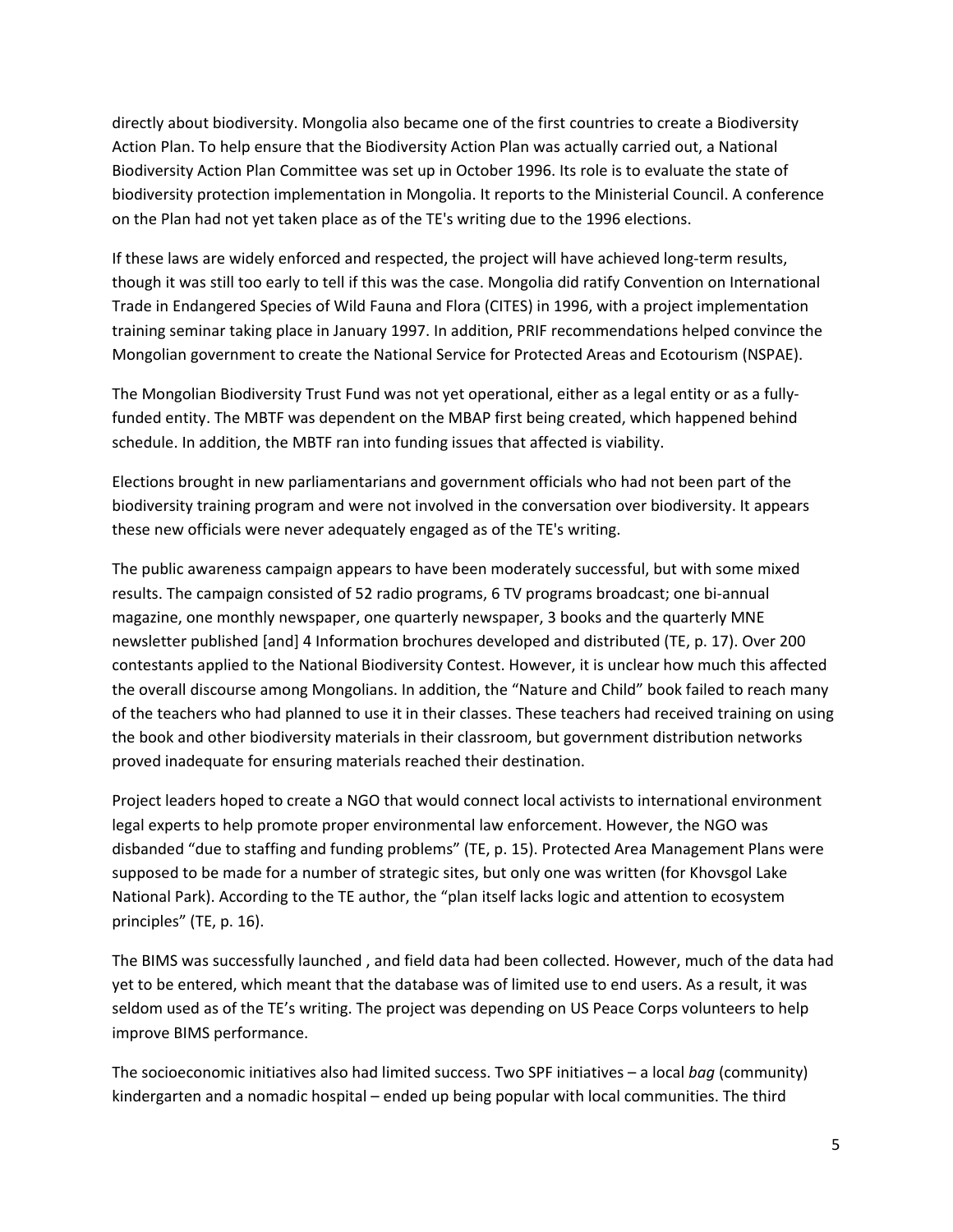initiative – a small boot factory – had been less successful. Several factors have undermined this project: a manager's ongoing illness, a lack of reliable electricity access and consumer payments in kind instead of in cash. This final factor has hurt the factory manager's ability to purchase raw materials to keep the factory financially sustainable.

| 4.3 Efficiency | Rating: Moderately Unsatisfactory |
|----------------|-----------------------------------|

The project experienced two main periods of delay. The first involved a 9-month delay in hiring the CTA. The other was to establish the MBTF. The project was able to get back on track despite the first delay. However, the MBTF was still behind schedule due to the second delay. Some activities were delayed because they could not start until other objectives had been achieved. For instance, the first task mentioned in the PRIF – "Draft a national biodiversity action plan and describe a strategy for its implementation, including identification of funding sources"(quoted in TE, p. 8) – was originally scheduled for 1 year. However, the BAP had to actually be written before its implementation strategy and funding could be complete. In total, this one activity took roughly 3 years. The MBTF was also behind schedule in part because it depended on the BAP to be completed first. The low rating given above in part is a reflection of the early unrealistic timelines that the project was unable to meet.

There does not appear to be any apparent misuse of GEF funds, and total project expenditures at the project closing were in-line with expectations at CEO Endorsement.

The TE author makes several claims that the project was efficient, but do not give any metrics for measuring efficiency. No financial information with budget line items is given. However, the authors note that M&E was inadequate throughout the project, which means there are few metrics they can provide (see sections 6.1 and 6.2). The authors also claim that the project was efficient at generating legislation, but no input numbers are provided (labor hours, expert salaries', etc.) that allows the reader to evaluate the writing of legislation in terms of efficiency. The amount of information collected for the biodiversity database appears to be extensive, but much of the information had not yet been entered, so few people used the database. Peace Corps volunteers appear to helping to strengthen the BIMS system and its use.

| 4.4 Sustainability | Rating: Moderately Likely |
|--------------------|---------------------------|
|--------------------|---------------------------|

Due largely due to legislative successes and widespread MNE training, Sustainability of Project Outcomes are is rated as moderately likely, with some moderate risks to sustainability. Sustainability is dependent the relatively new environmental laws actually being enforced and respected, the success of ongoing training, new public officials and parliamentarians to be properly engaged, and future funding for the MBTF and the National Centre for Biodiversity Conservation to maintain a training program. The project had not yet achieved major physical environmental benefits.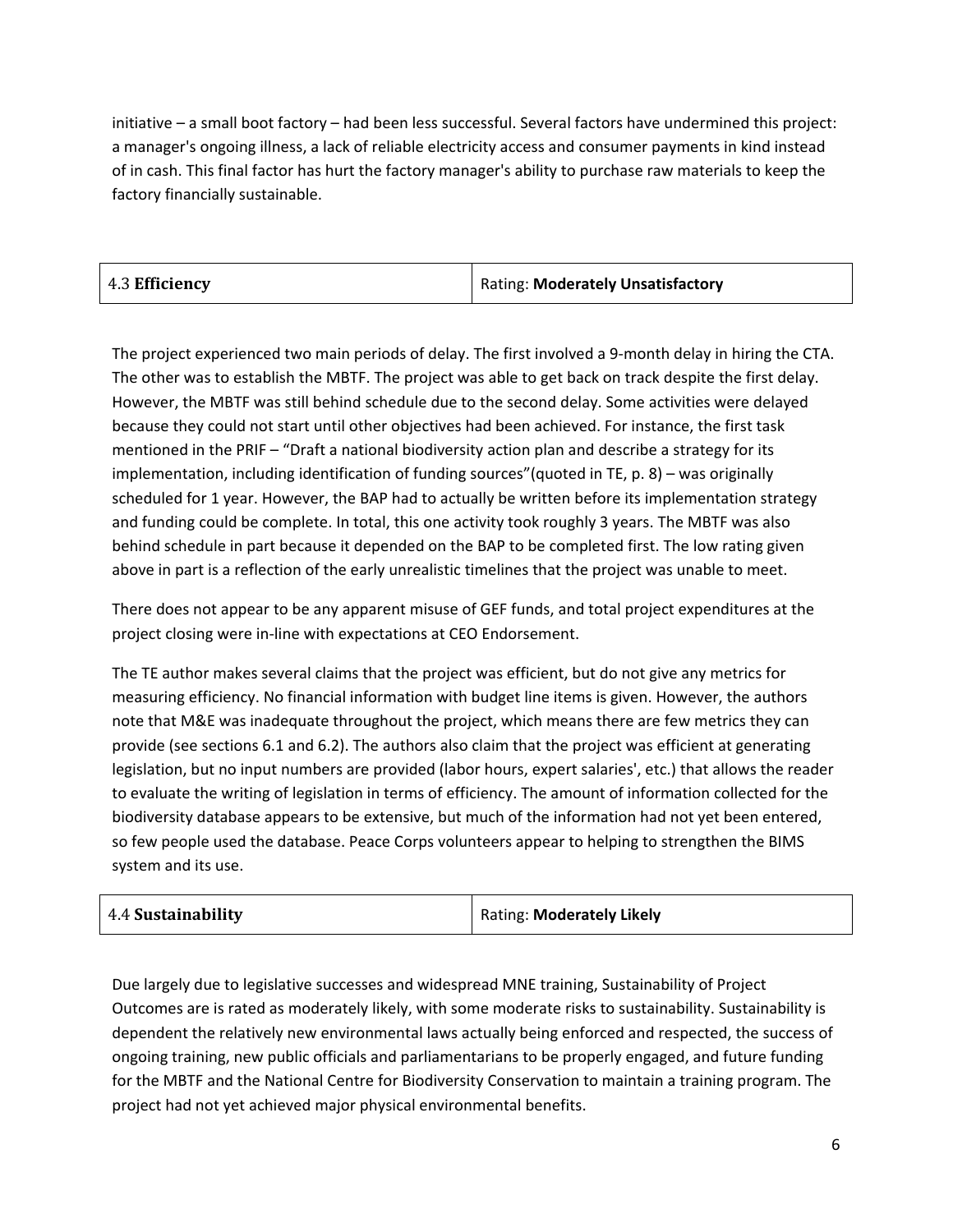Project sustainability is further assessed along the following four dimensions:

#### Environmental Sustainability: Unable to Assess

This project was not created with its main focus on immediate environmental benefits. While illegal resource extraction and poaching continued on protected lands, the TE was unable to assess if this would be an ongoing problem or if the new legal environment would help to ameliorate these issues. The new legal environment was simply too young to properly assess the project's environmental sustainability.

### Financial Sustainability: Moderately likely

The MBTF provides a potential funding source once it is operational. However, the MBTF had been delayed and had to be merged with the Desertification Trust Fund to remain viable. According to the TE, the Dutch government had expressed interest in supporting the MBTF, but this was not yet for certain.

### Sociopolitical Sustainability: Moderately Likely

The project resulted in 16 pieces of legislation – over three times the original target – which is a positive sign that project outcomes enjoy a strong base of political support. The creation of a Biodiversity Action Plan is also a positive step. The 1996 elections brought in new government officials and parliamentarians whom had not made biodiversity one of their priorities. However, as of the TE's writing, they had not yet been systematically engaged. Another sphere where the project's sustainability comes into question is over local opinion. Since the popular nomadic hospital was explicitly linked to promoting sustainability and biodiversity measures, the project was able to help create a local discourse over these issues, however it is not clear how much of a lasting effect this will have. In addition, the small boot factory's poor performance also undermines the idea that sustainability is locally economically viable. Such failures help undermine sustainability in the eyes of people new to the concept.

#### Institutional Sustainability: Moderately Likely

There was widespread training of MNE staff. There is some evidence that the training program may be sustainable without expatriate project staff involvement. When MNE courses were repeated for new students, Mongolian instructors took over teaching in place of foreign instructors. The TE author believes that a National Centre for Biodiversity Conservation is needed to ensure training sustainability, but one has not yet been created.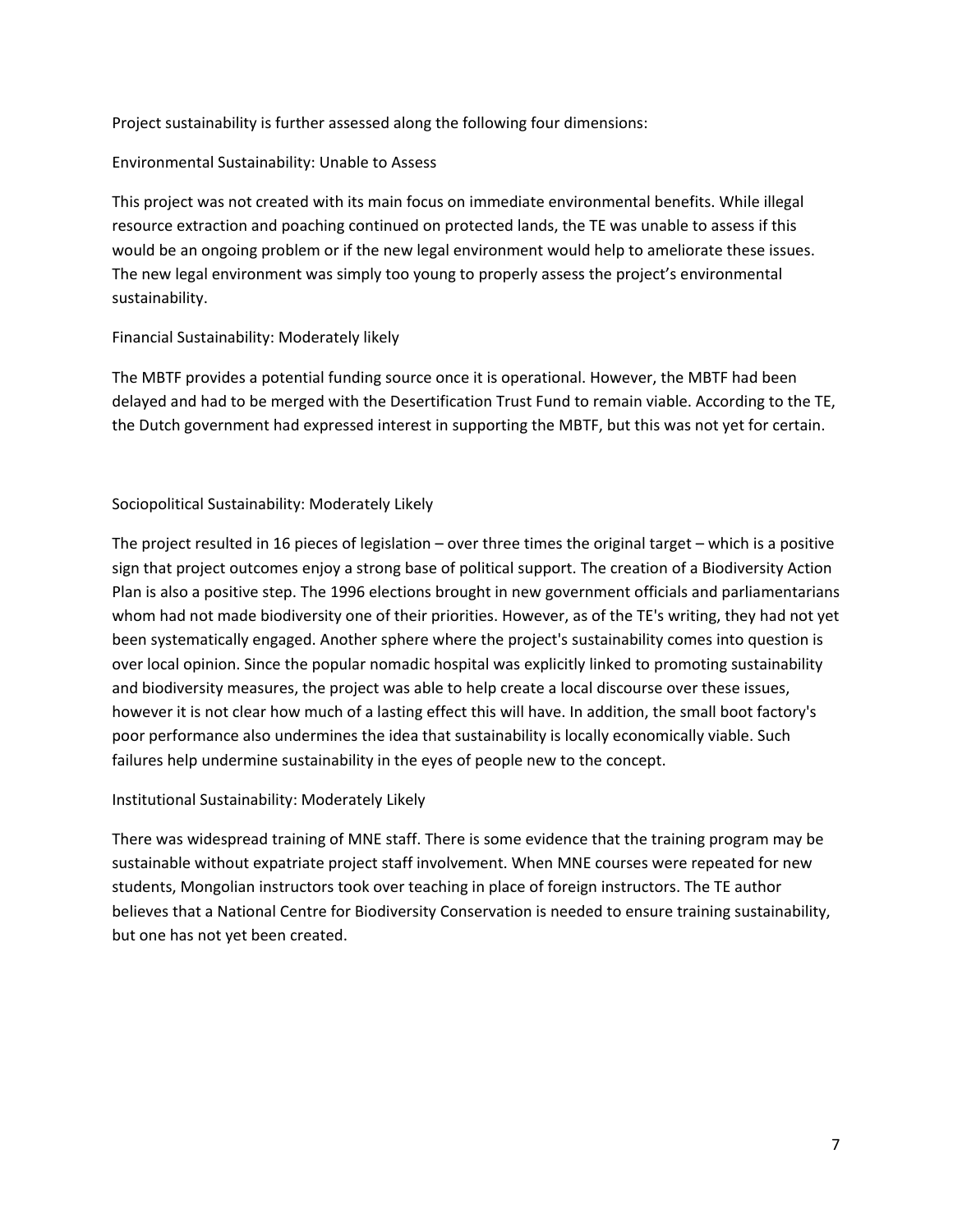### **5. Processes and factors affecting attainment of project outcomes**

5.1 Co-financing. To what extent was the reported co-financing essential to the achievement of GEF objectives? If there was a difference in the level of expected co-financing and actual cofinancing, then what were the reasons for it? Did the extent of materialization of co-financing affect project's outcomes and/or sustainability? If so, in what ways and through what causal linkages?

The TE is unclear as to the actual level of co-financing or the effects of co-financing on project outcomes or sustainability.

5.2 Project extensions and/or delays. If there were delays in project implementation and completion, then what were the reasons for it? Did the delay affect the project's outcomes and/or sustainability? If so, in what ways and through what causal linkages?

The project experienced both intentional and unintentional delays. An example of an intentional delay is postponing a conference over the Biodiversity Action Plan until after the June 1996 elections. The conference had not yet taken place as of the TE's writing, but was still being planned. Since a lack of engagement of new officials was a problem, the conference represents a good opportunity to engage new officials over biodiversity issues. There is controversy over whether or not it took project staff too long to create the MBTF, but advocates say they needed a better understanding of the local situation and to actually have plans in place. The MBAP also had to be complete before work could start on setting up the MBTF. The Biodiversity Trust Fund also experienced delays due to funding problems, which led to further successful negotiations with the international consultancy the project was working with to set up the Fund. They agreed upon a joint framework with the Desertification Trust Fund in order to be viable, but with both Funds remaining separate.

However, the TE does state that delays due to poor planning affected employee morale and project outcomes. When the project finished the Pre-Investment Feasibility (PRIF) phase and entered into the Pilot Phase Biodiversity Project (PPP), the project lacked an approved guiding project document and a Chief Technical Adviser (CTA). This delay caused work to be pushed back, some project goals to become less ambitious, the CTA's contract to be cut short and staff turnover due to low morale, especially among translators. One of the long-time project employees, A. Enkhbat, took over managing the project, which seems to have improved project effectiveness and ensured institutional memory. Contradictory instructions and information from the GEF also appear to have caused delays.

5.3 Country ownership. Assess the extent to which country ownership has affected project outcomes and sustainability? Describe the ways in which it affected outcomes and sustainability, highlighting the causal links:

The Mongolian government originally showed a high degree of country ownership. First of all, the training program was created explicitly to help improve MNE employees' skills and understanding related to biodiversity. The Mongolian government showed a high degree of ownership and initiative by creating 16 pieces of legislation and a Biodiversity Action Plan. The fact that incoming officials were not adequately engaged and did not show the same level of enthusiasm for biodiversity does decrease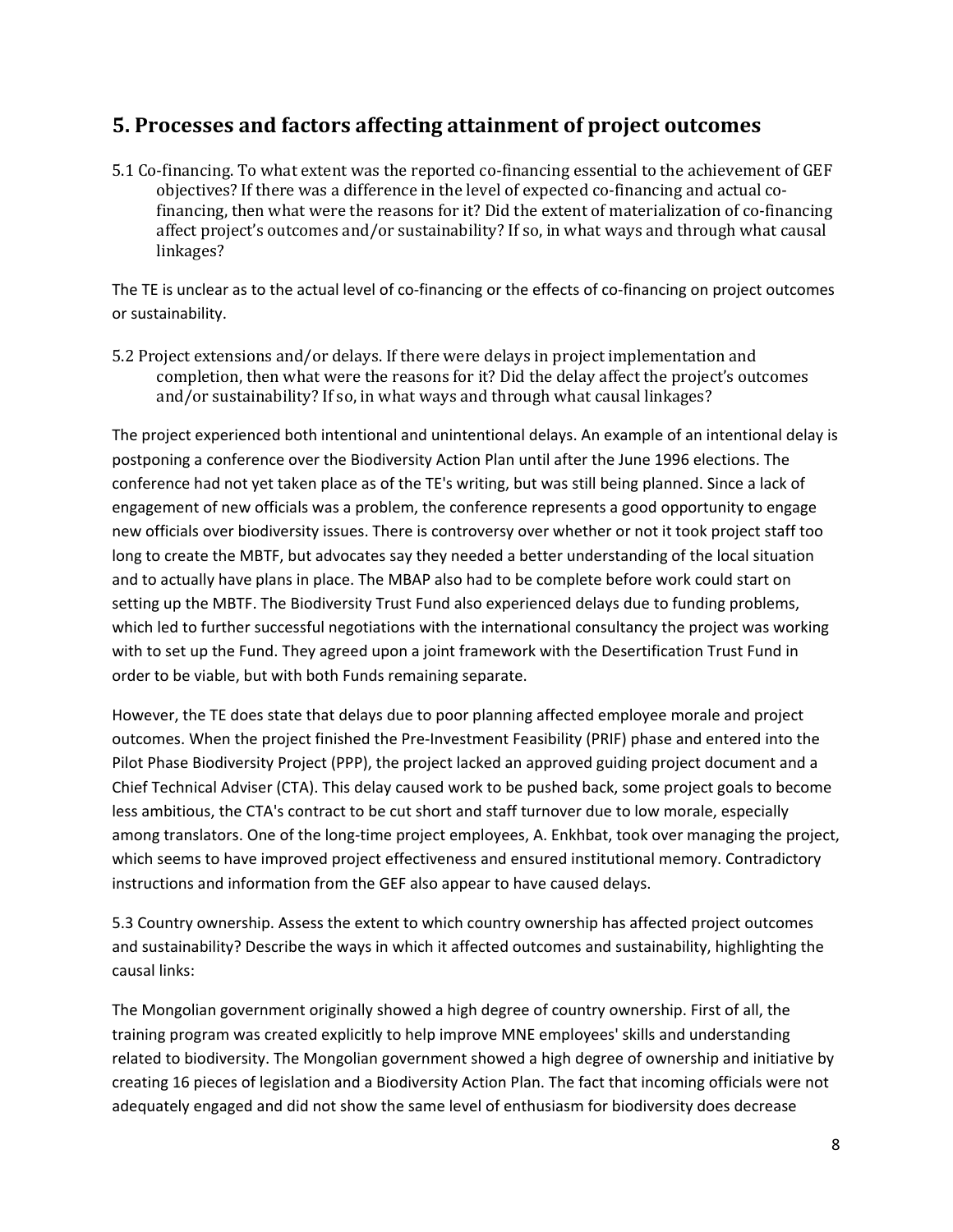country ownership and throws project sustainability into question. However, this lack of engagement appears to be due to project employee inaction instead of Mongolian government inaction.

### **6. Assessment of project's Monitoring and Evaluation system**

Ratings are assessed on a six point scale: Highly Satisfactory=no shortcomings in this M&E component; Satisfactory=minor shortcomings in this M&E component; Moderately Satisfactory=moderate shortcomings in this M&E component; Moderately Unsatisfactory=significant shortcomings in this M&E component; Unsatisfactory=major shortcomings in this M&E component; Highly Unsatisfactory=there were no project M&E systems.

Please justify ratings in the space below each box.

| 6.1 M&E Design at entry | <b>Rating: Moderately Unsatisfactory</b> |
|-------------------------|------------------------------------------|
|                         |                                          |

The PD states that the Mongolian government, UNDP and OPS would review the project annually. The Senior Adviser, the National Project Coordinator and MNE staff would create a Project Performance Evaluation Report (PPER) two months before each review. A qualified evaluator was planned to evaluate the project in April 1996. However, the metrics under which M&E would be carried out were not yet defined in the PD. The TE states "none of the project documents mention indicators which might show whether the objectives had been achieved, nor the sources of information on such indicators. As a result, the evaluator is left with the task of thinking up what indicators might be appropriate to such outputs and objectives." The TE goes on to read "a consequence of this omission has been that there has been little if any emphasis on the project upon monitoring the effects and impacts of project activities, so that there is little indication of the effectiveness for instance of the public awareness campaign, or the training programmes" (TE, p. 8). While no indicators were defined in the PD, the PD did define targets for most of the activities listed. Project budget did not provide any dedicated funding for M&E.

| 6.2 M&E Implementation | Rating: Unsatisfactory |  |
|------------------------|------------------------|--|
|                        |                        |  |

As stated in the TE, virtually no M&E occurred. While a Mid-Term Review was conducted in May 1996, the TE states that none of the documents consulted had indicators measuring success or failure.

For instance, there was no systematic approach to make sure trainees understood the material or that their classes were effective. The TE author provides anecdotal evidence that classes and training materials often provided a one-size-fits-all approach. For instance, the Manual for Park Ranger training "should be [called] a Park Managers Manual" because it was full of information that was irrelevant to carrying out a park ranger's job. The park ranger training course included a biological statistics component that trainees saw as "unnecessary and barely understandable" (TE, p. 12).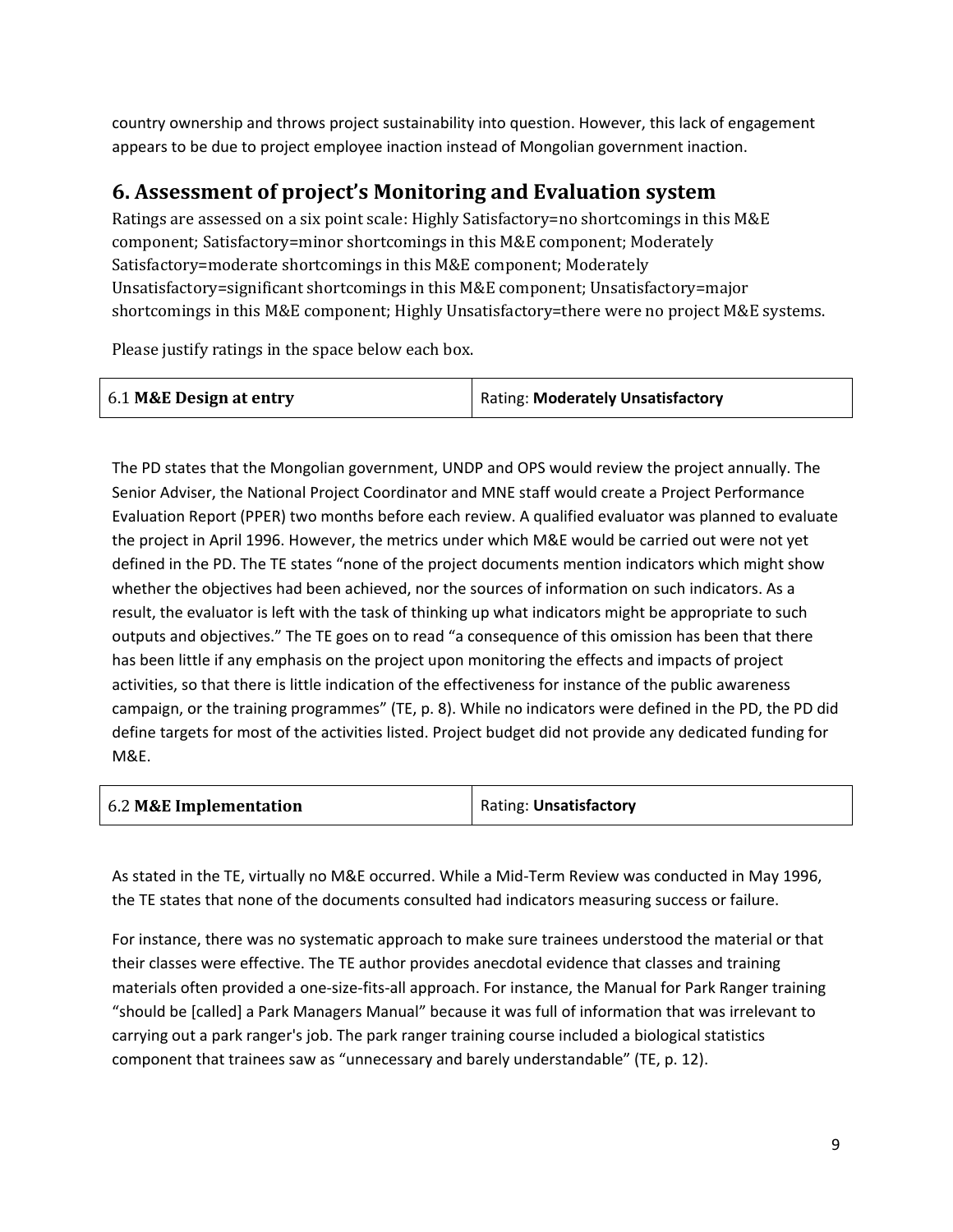Another example of a lack of M&E provided in the TE concerns distribution of the book "Nature and the Child" to teach schoolchildren about biodiversity. While the book appears to be well-written and the teachers who did receive the book found it helpful, many teachers never actually received a copy despite being trained on how to use the book. Follow-up monitoring could have checked to see if the books reached their intended recipients, but this never occurred.

# **7. Assessment of project implementation and execution**

Quality of Implementation includes the quality of project design, as well as the quality of supervision and assistance provided by implementing agency(s) to execution agencies throughout project implementation. Quality of Execution covers the effectiveness of the executing agency(s) in performing its roles and responsibilities. In both instances, the focus is upon factors that are largely within the control of the respective implementing and executing agency(s). A six point rating scale is used (Highly Satisfactory to Highly Unsatisfactory), or Unable to Assess.

Please justify ratings in the space below each box.

| 7.1 Quality of Project Implementation | <b>Rating: Moderately Unsatisfactory</b> |
|---------------------------------------|------------------------------------------|
|                                       |                                          |

Quality of project implementation is rated as moderately unsatisfactory, largely due to weaknesses in the project design that are noted in the TE. The PRIF and the PD provided a large number of objectives and activities that were often loosely connected. The timelines were often unrealistic, causing delays of roughly 2 years in activities dependent on the MBAP's completion. In addition, activity linkages were not clear in the planning documents, no indicators of success or failure were provided, and M&E arrangements were not robust (see M&E section above). In addition, delays over approving guiding documents and fielding a CTA also held the project in a state of limbo for about 9 months, which hurt project staff morale in the field.

On the positive side, UNDP appears to have been moderately successful at adapting to change once it became apparent that initial plans were unrealistic. In addition, UNDP also appears to have maintained good communication with the project members in the field.

| 7.2 Quality of Project Execution | Rating: Moderately Satisfactory |
|----------------------------------|---------------------------------|
|                                  |                                 |

Despite running into initial problems due to poor initial planning, quality of project execution by the UNOPS team in the field experienced only moderate shortcomings. Most project activities were performed, though the overall number of activities had to be trimmed back from initial plans. The initial number of expected activities were cut down to a more manageable and realistic number. Some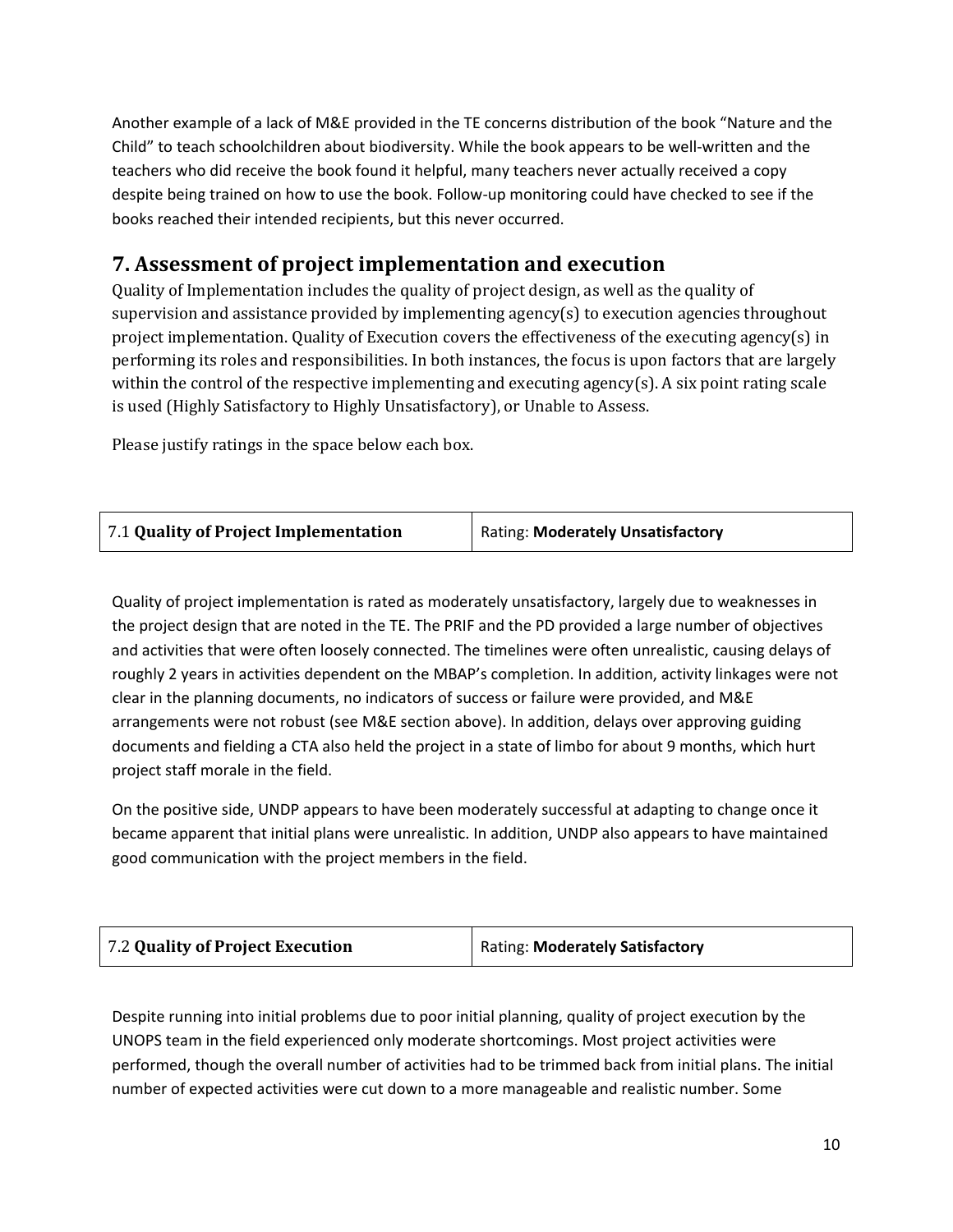adaptations were made in activity execution, such as changing the SPF from a compensatory mechanism to a mechanism to promote small-scale sustainable development.

However, not all adaptations that should have been done were performed. For instance, when it became apparent a number of biodiversity books failed to reach teachers who hoped to use these books in their classrooms, no adjustments were made to the distribution system. While it makes sense that the Mongolian Biodiversity Action Plan Conference was delayed until after the 1996 elections in order to include new officials and parliamentarians, these new stakeholders had not yet been engaged as of the TE's writing. Many important actions depended on other actions to first be completed. For instance, the MBTF's planning depending on the MBAP first being completed. Since the MBAP was completed behind schedule, the MBTF was also behind schedule.

### **8. Assessment of Project Impacts**

*Note - In instances where information on any impact related topic is not provided in the terminal evaluations, the reviewer should indicate below that this is indeed the case. When providing information on topics related to impact, please cite the page number of the terminal evaluation from where the information is sourced.*

8.1 Environmental Change. Describe the changes in environmental stress and environmental status that occurred by the end of the project. Include both quantitative and qualitative changes documented, sources of information for these changes, and how project activities contributed to or hindered these changes. Also include how contextual factors have contributed to or hindered these changes.

Since this was largely a capacity-building project to allow for future environmental benefits, the project achieved few discernible environmental benefits as of the TE's writing. The TE author notes that "precise data on the status of species and the protected areas is not available." (TE, p. 21) Between this issue and a lack of quality M&E, there is no real way to say that the project had had a positive or negative environmental impact at that point. Poaching and illegal woodcutting still continued, though the laws prohibiting such activities were relatively young.

8.2 Socioeconomic change. Describe any changes in human well-being (income, education, health, community relationships, etc.) that occurred by the end of the project. Include both quantitative and qualitative changes documented, sources of information for these changes, and how project activities contributed to or hindered these changes. Also include how contextual factors have contributed to or hindered these changes.

Socioeconomic considerations were secondary to the MNE capacity-building and legislation objectives. The SPF, the nomadic hospital and the kindergartens appear to be popular, "but the direct links between these and biodiversity conservation are tenuous" (TE, p. 22). Inhabitants in the project areas have a greater sense of biodiversity's importance that can potentially lead to greater adoption of sustainable practices. However, the failure of the small boot factory undermined this message.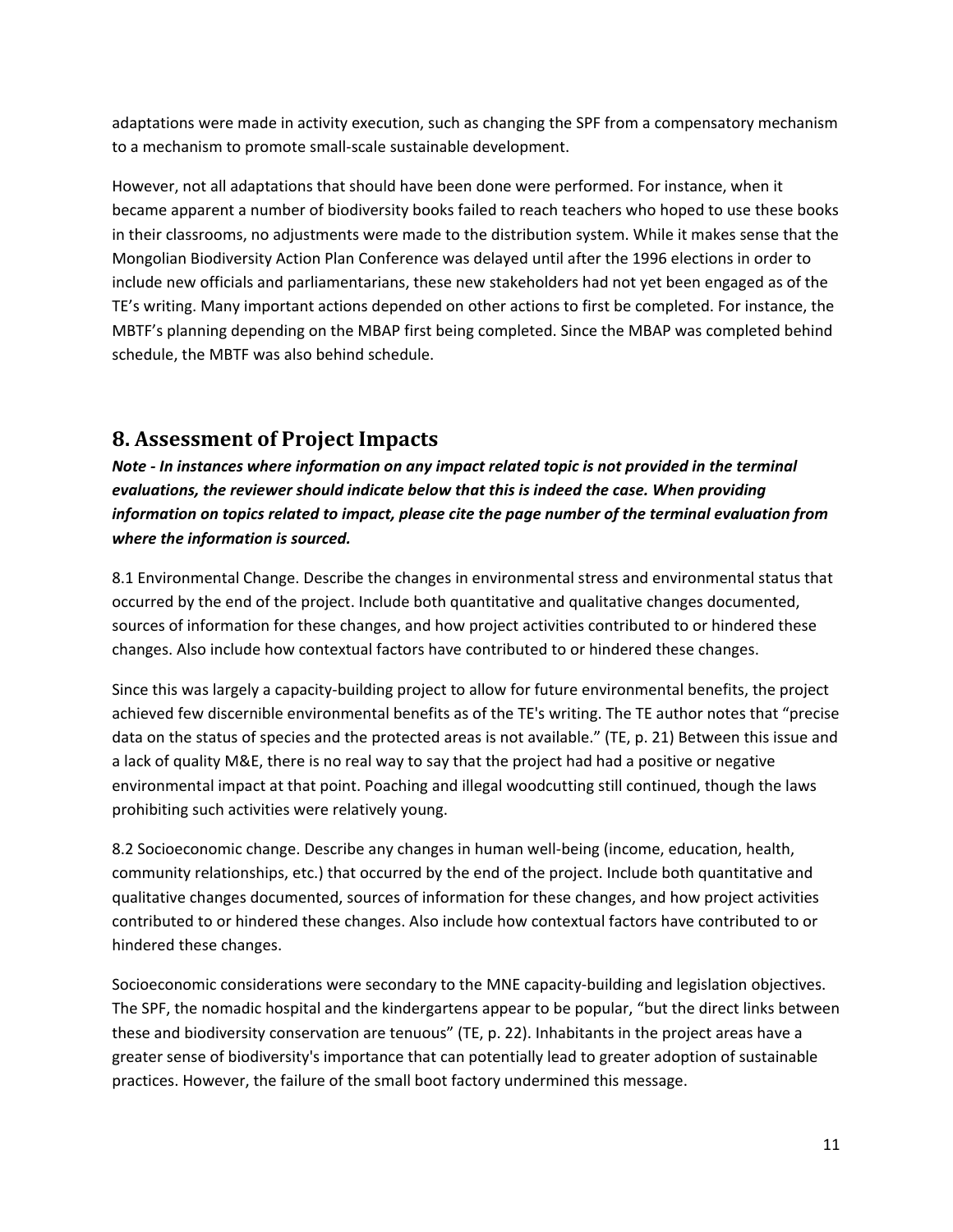8.3 Capacity and governance changes. Describe notable changes in capacities and governance that can lead to large-scale action (both mass and legislative) bringing about positive environmental change. "Capacities" include awareness, knowledge, skills, infrastructure, and environmental monitoring systems, among others. "Governance" refers to decision-making processes, structures and systems, including access to and use of information, and thus would include laws, administrative bodies, trustbuilding and conflict resolution processes, information-sharing systems, etc. Indicate how project activities contributed to/ hindered these changes, as well as how contextual factors have influenced these changes.

### a) Capacities:

The high number of training programs and events (TE, pp. 15-19) appears to have had a positive effect on the MNE's institutional capacity. The fact that MNE trainees took over as trainers when courses were repeated in particular is a good sign. However, illegal natural resource extraction (poaching, etc.) continued in protected lands. Few cases were pursued against those individuals involved. In addition, the lack of engagement with new government officials following the 1997 election is also cause for concern.

### b) Governance:

The passage of 16 pieces of environmental legislation, the creation of the Biodiversity Action Plan and ratifying CITES are all positive steps. Over the long-term, a comprehensive legal environment is necessary for ensuring biodiversity protection in Mongolia. This project clearly helped to achieve the first steps of that goal. The creation of the National Biodiversity Action Plan Committee to make sure that the Biodiversity Action Plan was actually being followed also shows a commitment on the Mongolian government's behalf. However, since these laws were young, they were not yet widely enforced or respected. The lack of engagement with new officials elected in 1996 also is concerning.

8.4 Unintended impacts. Describe any impacts not targeted by the project, whether positive or negative, affecting either ecological or social aspects. Indicate the factors that contributed to these unintended impacts occurring.

As stated previously, the failure of the small boots factory undermines the idea that environmentally sustainable practices are financially sustainable among the local population. It is unclear how much this resonated among local communities.

8.5 Adoption of GEF initiatives at scale. Identify any initiatives (e.g. technologies, approaches, financing instruments, implementing bodies, legal frameworks, information systems) that have been mainstreamed, replicated and/or scaled up by government and other stakeholders by project end. Include the extent to which this broader adoption has taken place, e.g. if plans and resources have been established but no actual adoption has taken place, or if market change and large-scale environmental benefits have begun to occur. Indicate how project activities and other contextual factors contributed to these taking place. If broader adoption has not taken place as expected, indicate which factors (both project-related and contextual) have hindered this from happening.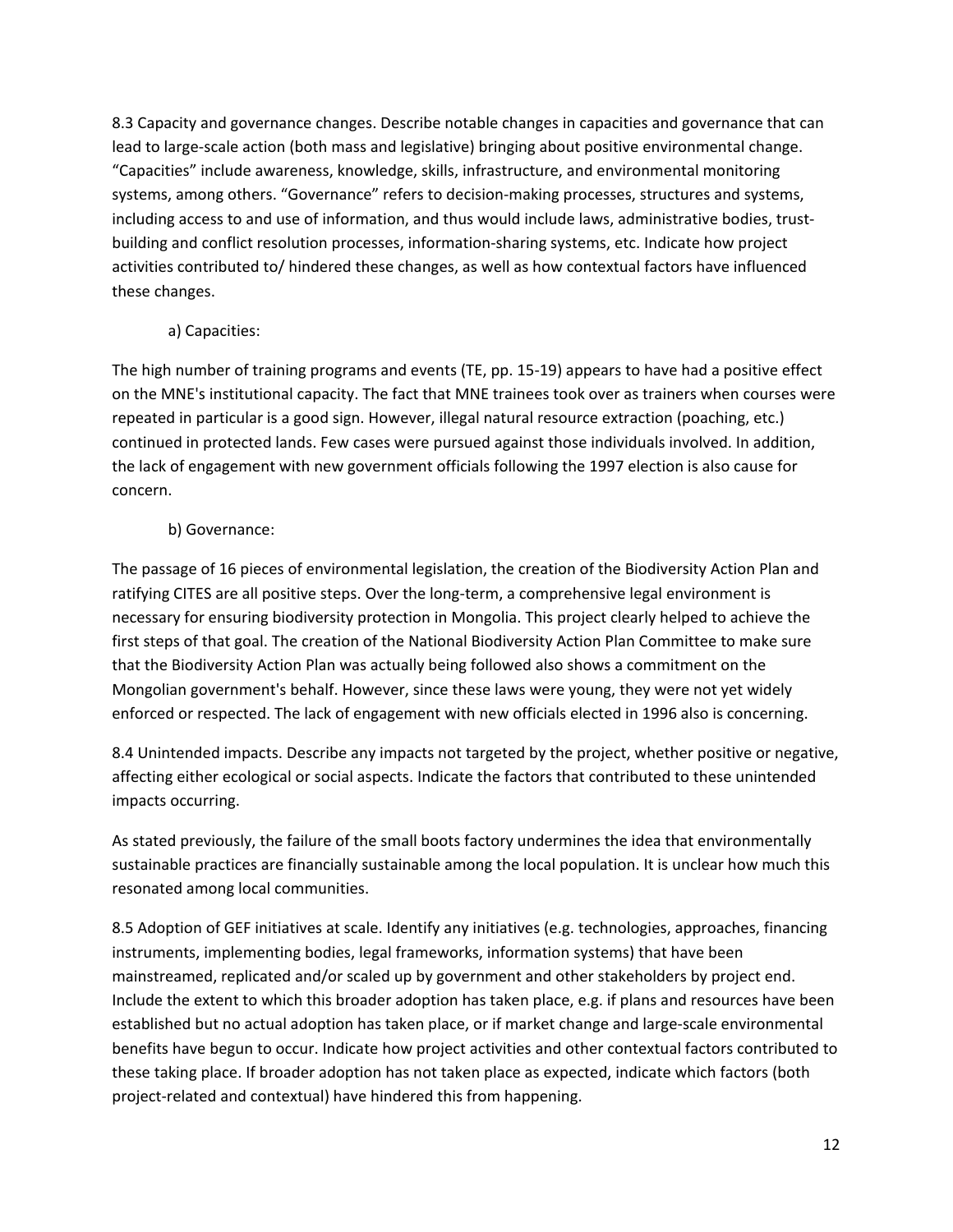The TE does not explicitly state which GEF initiatives it undertook.

### **9. Lessons and recommendations**

9.1 Briefly describe the key lessons, good practices, or approaches mentioned in the terminal evaluation report that could have application for other GEF projects.

The TE does not include a separate lessons learned section. Important lessons can be inferred from the TE text's body and the "Recommendations" section discussed in section 9.2.

- Projects need a well-designed M&E system with clear, quantifiable metrics for evaluation from the outset. Without such a system, evaluating project success or failure becomes nearly impossible. If failures are not detected, this makes it hard to adjust project strategies.
- Once project fieldwork is already underway and a staff is already in place in the field, they need to have clear directions based on commonly agreed upon written documents. In addition, they need all essential staff to be hired and working as soon as possible. Without these two components, project inertia can lead to delays, poor implementation, low morale and staff turnover.
- Engaging key stakeholders and decision-makers, including government officials and elected representatives, is important for drafting legislation and national plans. However, this engagement needs to be ongoing and to include new officials as elections and government turnover occur.
- Socioeconomic development initiatives need to make sure they match the local residents' needs and capacities. For instance, setting up a factory that will need to have a steady inward cash flow to make sure it can continue operating and buying raw materials requires that their target consumers can pay in cash. If local consumers can only pay in kind or barter, the development project needs to be altered so that it can receive such payments and remain economically viable.

### 9.2 Briefly describe the recommendations given in the terminal evaluation.

The TE includes 8 main recommendations to build off of this project's achievements so far:

1. Implement a well-defined and effective M&E process. This needs to evaluate whether or not training, public education campaigns, environmental initiatives and socioeconomic development initiatives are effective and meeting their goals. These goals have to be clear and quantifiable. The results of the M&E process should help to guide future project actions.

2. There will need to be greater community engagement to get them actively invested in and involved in protecting national park lands. National park services are too understaffed to do this by themselves.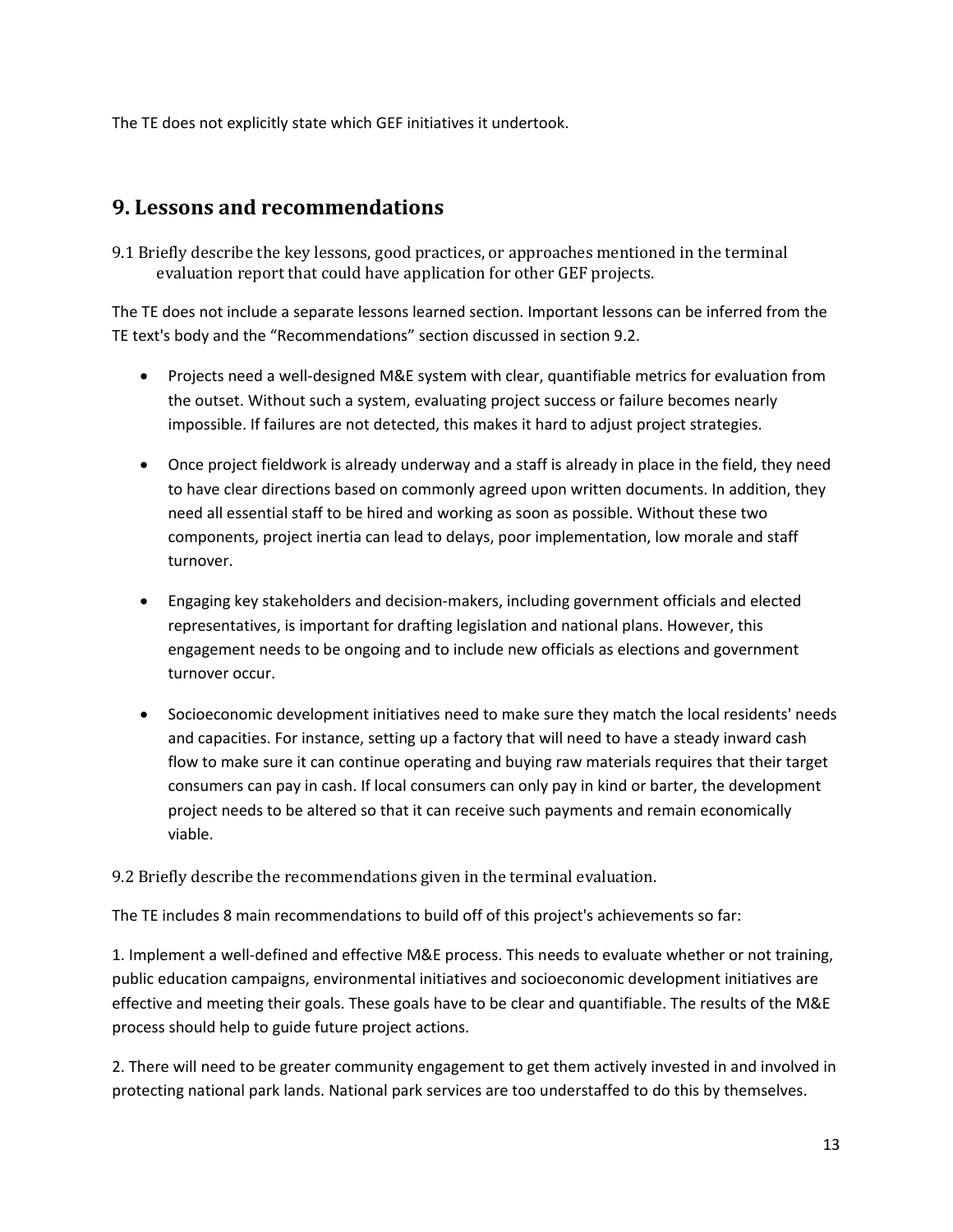3. Biodiversity initiatives will need to be scaled up, especially on the socioeconomic side. Mongolian poverty is simply too large an issue for small-scale projects to truly address it adequately. The TE author writes, "since poverty is considered a major threat to biodiversity in Mongolia, future biodiversity initiatives should collaborate with other development initiatives which are focusing on poverty issues." This "cross-fertilisation of ideas between biodiversity conservation and sustainable use and poverty alleviation" can help both causes (TE, p. 36).

4. Both the National Environmental Trust Fund and the National Centre for Biodiversity Conservation need to be fast-tracked to become operational as soon as possible. The former is needed to provide "funding [for] biodiversity conservation activities in other parts of the country not covered under the new project" (TE, p. 36).

5. Each facet of the public education and communications strategy needs to be tailored to its target audience in order to be effective. In addition, printed public education materials need to actually reach their target audience instead of being lost in poor distribution systems.

6. The project needs to have an ongoing conversation and relationship with public officials and key decision makers at both the national and local level.

7. NSPAE employees will need continual training across all protected areas to ensure that capacitybuilding truly takes place.

8. All collected project and studies data needs to be inputted into the Biodiversity Information Management System (BIMS) to make sure it is actually useful to the database's users.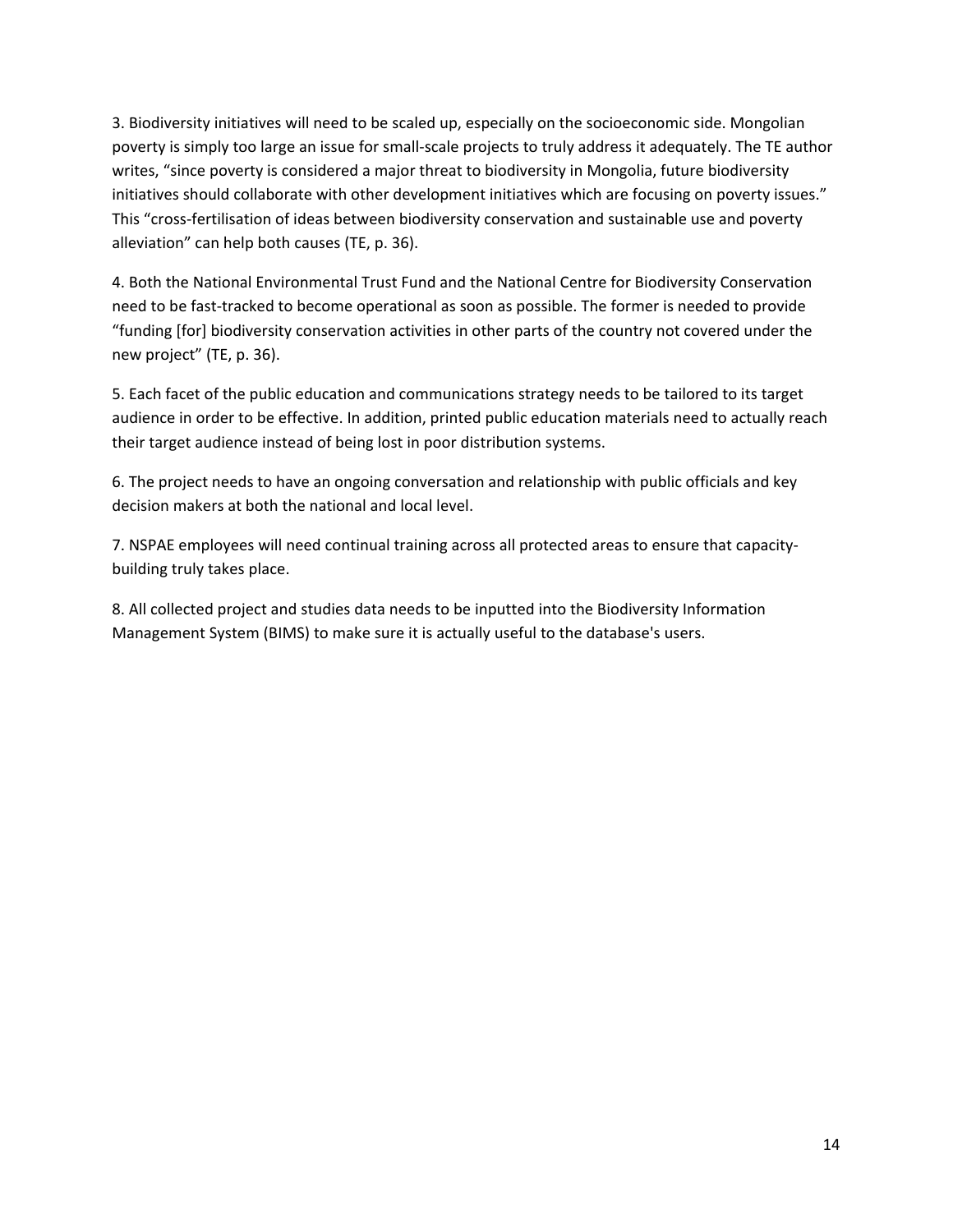# **10. Quality of the Terminal Evaluation Report**

A six point rating scale is used for each sub-criteria and overall rating of the terminal evaluation report (Highly Satisfactory to Highly Unsatisfactory)

| Criteria                                                                                                                                                | <b>GEF EO comments</b>                                                                                                                                                                                                                                                                                                                                                                                                                                                                                                                                                                                                            | Rating    |
|---------------------------------------------------------------------------------------------------------------------------------------------------------|-----------------------------------------------------------------------------------------------------------------------------------------------------------------------------------------------------------------------------------------------------------------------------------------------------------------------------------------------------------------------------------------------------------------------------------------------------------------------------------------------------------------------------------------------------------------------------------------------------------------------------------|-----------|
| To what extent does the report<br>contain an assessment of relevant<br>outcomes and impacts of the<br>project and the achievement of the<br>objectives? | The TE shows that most objectives were at least partly met.<br>Only a few objectives had been given benchmarks for<br>success or failure (passing at least 5 environmental laws,<br>etc.), so the TE author states they had to come up with<br>their own benchmarks. The TE is clear on the results of the<br>project helping to write and pass legislation, as well as<br>draft national action plans. The TE lacks local flora and<br>fauna population numbers for measuring biodiversity<br>because no one had actually collected those numbers. The<br>socioeconomic goals were also vague, so they were not<br>quantifiable. | МS        |
| To what extent is the report<br>internally consistent, the evidence<br>presented complete and convincing,<br>and ratings well substantiated?            | The report is consistent on key issues: that the training was<br>extensive but poorly monitored, that the project helped<br>craft and pass numerous pieces of legislation that were still<br>unenforced, that some socioeconomic development<br>projects were popular while others failed. The fact that<br>they evaluated each smaller initiative that went into the<br>overall project on a numerical scale is also appreciated.                                                                                                                                                                                                | S         |
| To what extent does the report<br>properly assess project<br>sustainability and/or project exit<br>strategy?                                            | While the project achieved its near-term legislative goals,<br>further work needed to be done to ensure that those laws<br>were respected and enforced. The TE author mentions his<br>doubts about the training program's effectiveness and<br>sustainability. They also note that key socioeconomic<br>development initiatives were not sustainable. However,<br>they present no project exit strategy.                                                                                                                                                                                                                          | <b>MS</b> |
| To what extent are the lessons<br>learned supported by the evidence<br>presented and are they<br>comprehensive?                                         | The lessons learned are not directly mentioned, but the 8<br>recommendations the TE author makes cover multiple<br>facets of the project moving forward and appear supported<br>by the evidence.                                                                                                                                                                                                                                                                                                                                                                                                                                  | S         |
| Does the report include the actual<br>project costs (total and per activity)<br>and actual co-financing used?                                           | The report lacks budget line items and budget totals for<br>most project initiatives and the project as a whole.                                                                                                                                                                                                                                                                                                                                                                                                                                                                                                                  | HU        |
| Assess the quality of the report's<br>evaluation of project M&E systems:                                                                                | The report notes that the M&E system was virtually non-<br>existent, which the author notes is a major failure.<br>However, they fail to mention why this was allowed to<br>occur.                                                                                                                                                                                                                                                                                                                                                                                                                                                | S         |
| <b>Overall TE Rating</b>                                                                                                                                |                                                                                                                                                                                                                                                                                                                                                                                                                                                                                                                                                                                                                                   | <b>MS</b> |

**Overall TE rating: (0.3 \* (4+5)) + (0.1 \* (4+5+1+5)) = 2.7 + 1.5 = 4.2 = Moderately Satisfactory**